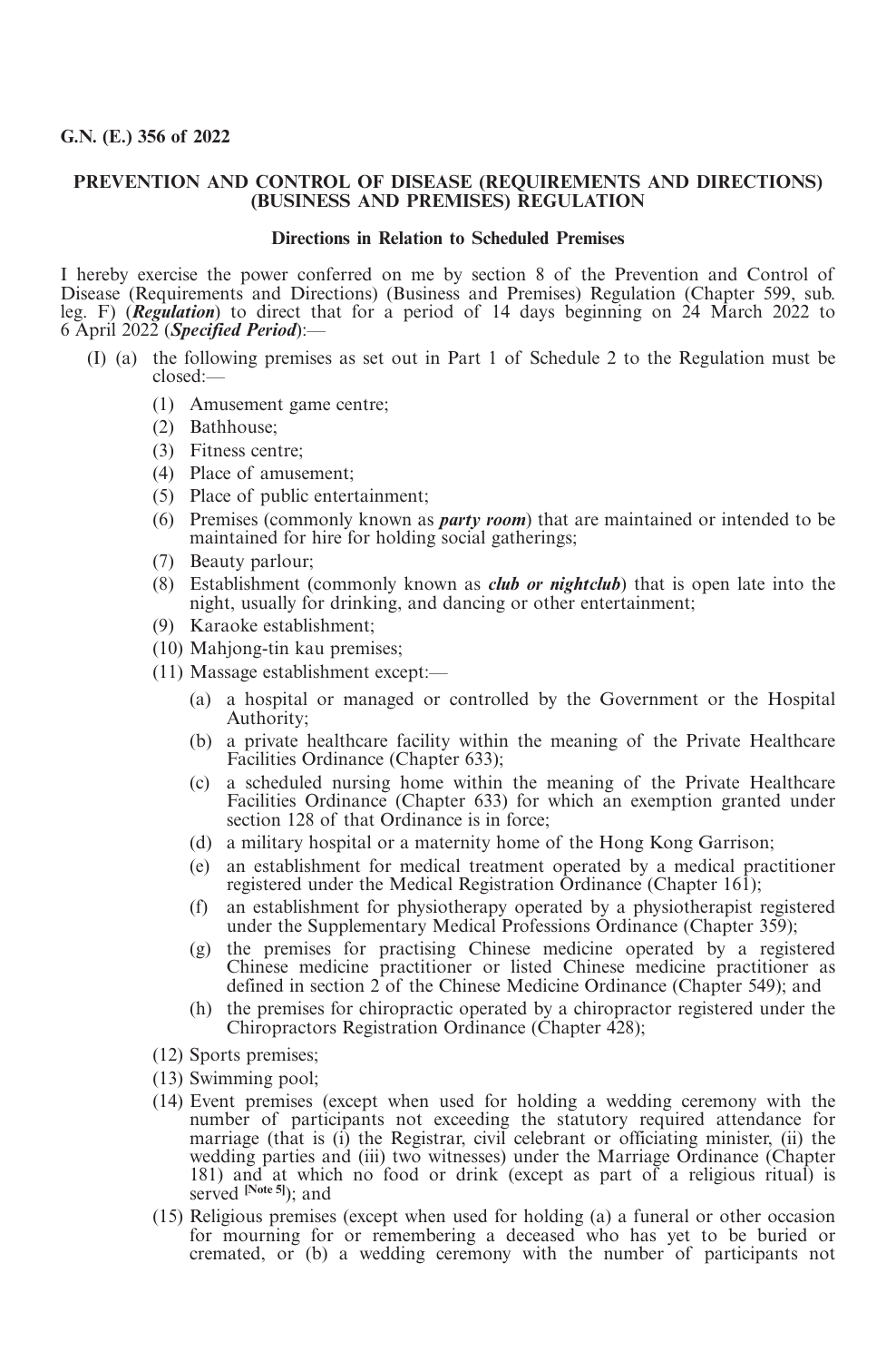exceeding the statutory required attendance for marriage (that is (i) the Registrar, civil celebrant or officiating minister, (ii) the wedding parties and (iii) two witnesses) under the Marriage Ordinance (Chapter 181) and at which no food or drink (except as part of a religious ritual) is served **[Note 6]**);

- (b) no members of the public may gather in the above premises (subject to paragraphs  $(I)(a)(14)$  and  $(15)$ ; and
- (c) the restriction in paragraph (I)(b) above is a restriction imposed in relation to a gathering and is applicable to a person who participates in a gathering in the premises, a person who organizes a gathering in the premises and a person who controls or operates the premises in which a group gathering takes place;
- (II) Cruise ship as set out in Part 1 of Schedule 2 to the Regulation must not provide passenger services.
- (III) (a) the following premises as set out in Part 1 of Schedule 2 to the Regulation may open subject to the requirements and restrictions  $\text{[Note 1]}$  detailed at Annex:—
	- (1) Club-house;
	- (2) Hotel and guesthouse;
	- (3) Premises other than a beauty parlour (commonly known as *barber shop or hair salon*) where a person may have his or her hair on the face or on the head shaved, trimmed, cut or washed, or have other treatments done to the hair;
	- (4) Shopping mall;
	- (5) Premises (commonly known as *department store*) where a wide variety of goods (for example, men's and women's clothing, furniture, electrical appliances and hardware) are sold in separate departments;
	- (6) Market; and
	- (7) Self-service shop (commonly known as *supermarket*) where fresh produce, food other than fresh produce, beverages and household goods are sold;
	- (b) in respect of the requirements and restrictions applicable to the premises set out in items  $(III)(1)$  to  $(III)(7)$  above, the requirements and restrictions applicable to staff members involved in the operation of the premises are set out below. must comply with the requirements applicable to the staff members involved in the operation of the relevant scheduled premises in the Vaccine Pass Direction issued

under the Prevention and Control of Disease (Vaccine Pass) Regulation (Chapter 599, sub. leg. L) (*Vaccine Pass Direction*) (i.e. G.N. (E.) 348 of 2022) **[Note 2]** ;

- (c) in respect of the requirements and restrictions applicable to the premises set out in items  $(III)(1)$  to  $(III)(7)$  above, the requirements and restrictions applicable to customers/users/visitors on the premises are set out below:—
	- (1) before entering a premises, must scan the 'LeaveHomeSafe' venue QR code using the 'LeaveHomeSafe' mobile application on his/her mobile phone/other mobile device **[Note 3]**;
	- (2) before entering a premises (except barber shop or hair salon), must conduct body temperature screening; and
	- (3) must comply with the requirements applicable to persons entering or remaining on the relevant scheduled premises in the Vaccine Pass Direction.

# **Note 1:—**

Among the relevant requirements and restrictions, a person under the age of 2 is not required to comply with the requirement in relation to the wearing of mask within any scheduled premises.

# **Note 2:—**

If a staff member involved in the operation of the business on the premises is exempted from the Vaccine Pass requirements under the Vaccine Pass Direction, then he/she must undergo a polymerase chain reaction-based nucleic acid test for using a test sample taken through combined nasal and throat swabs which must not be taken by the person being tested **[Note 4]** once every 7 days starting from 24 March 2022, and ensure that a SMS notification containing the result of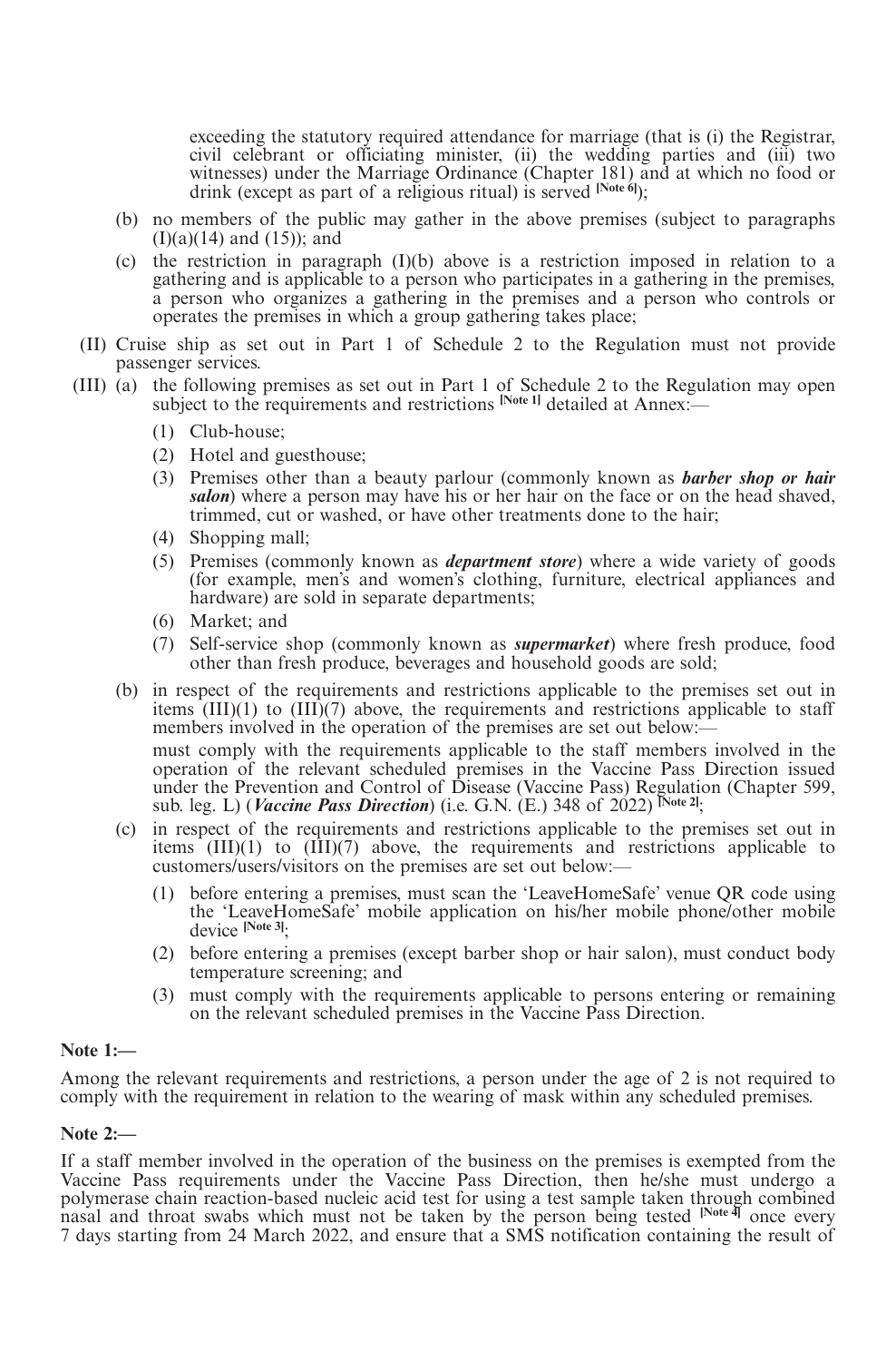the test is obtained before 31 March 2022 and the end of every subsequent 7-day period and keep record of each SMS notification for 31 days.

The following staff members involved in the operation of the business on the premises must make a declaration to the premises operator using the specified form available on the COVID-19 Thematic Website/relevant website of the Food and Environmental Hygiene Department (*FEHD*):—

- (1) staff members who received COVID-19 vaccination outside Hong Kong; or
- (2) staff members who hold a COVID-19 Vaccination Medical Exemption Certificate.

### **Note 3:—**

If a person belonging to any one of the following three categories of persons is unable to use the "LeaveHomeSafe" mobile application to record his/her visit to the relevant premises, he/she should use the specified form available on the COVID-19 Thematic Website/FEHD webpage or a written or electronic form separately prepared containing all content in the aforementioned standard form to register his/her name, contact number and the date and time of his/her visit and the relevant premises operator must keep the written or electronic records for 31 days:—

- (1) persons aged 65 or above or aged 15 or below;
- (2) persons with disability; and
- (3) other persons recognized by the Government or organization(s) authorized by the Government as eligible for the above arrangement.

Only in respect of a person aged 15 or below who is unable to use the "LeaveHomeSafe" mobile application, if his/her adult accompanying person has used the "LeaveHomeSafe" mobile application to scan the relevant venue QR code or used the above specified form to register relevant information in accordance with the relevant requirements, he/she would not have to register the relevant information using the specified form. In respect of shopping mall, department store, market and supermarket, the above three categories of persons need not fill in the specified form.

The requirements on customers' use of "LeaveHomeSafe" mobile application do not apply to scheduled premises that are regulated under Cap. 599F and owned or managed by the Government of the Hong Kong Special Administrative Region.

# **Note 4:—**

If a person who needs to comply with the requirement about undergoing polymerase chain reaction-based nucleic acid test(s) for COVID-19 (*the relevant test(s)*), and the sample(s) for such test(s) should be taken through combined nasal and throat swabs, is issued a medical certificate by a registered medical practitioner (*relevant medical certificate*), proving that he/she is unfit to undergo the relevant test(s) using sample(s) taken through combined nasal and throat swabs because of health reasons, then he/she may undergo the relevant test(s) using deep throat saliva sample(s). Relevant person must keep the SMS notification(s) containing the result(s) of the test(s) and the relevant medical certificate.

### **Note 5:—**

Staff involved in the operation of event premises must comply with the applicable requirements under the Vaccine Pass Direction whereas attendees of a wedding ceremony specified in paragraph  $(I)(a)(14)$  are not subject to any vaccination requirement.

#### **Note 6:—**

Staff involved in the operation of religious premises must comply with the applicable requirements under the Vaccine Pass Direction whereas attendees of a funeral or wedding ceremony specified in paragraph  $(I)(a)(15)$  are not subject to any vaccination requirement.

*23 March 2022 Secretary for Food and Health*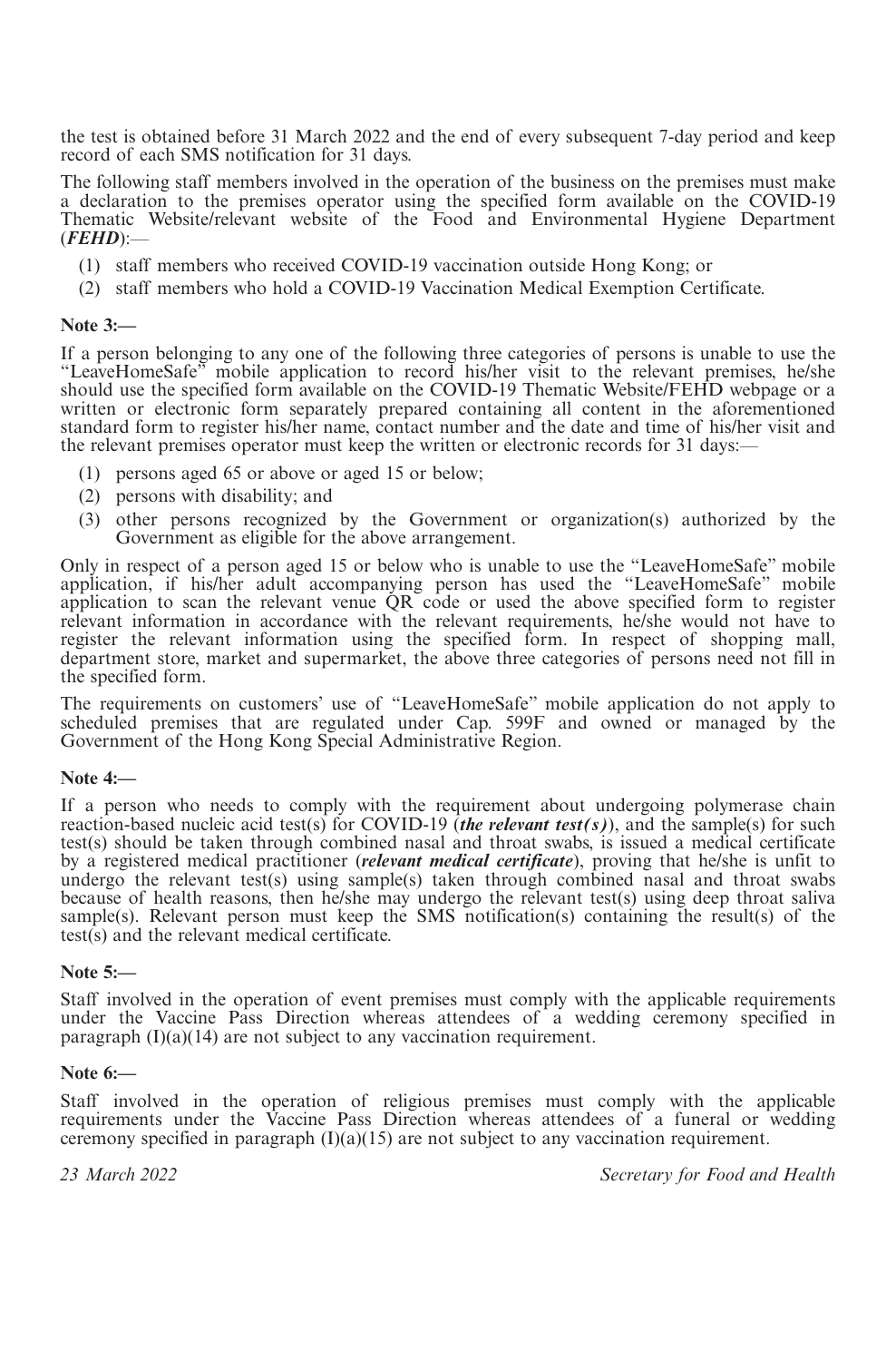### REQUIREMENTS AND RESTRICTIONS ON SCHEDULED PREMISES AS SET OUT IN PART 1 OF SCHEDULE 2

# **(A) Club-house**

- (1) subject to the applicable directions referred to in paragraphs (7) and (8) below and except when taking a shower, a person must wear a mask at all times within any clubhouse;
- (2) body temperature screening on a person must be conducted before the person is allowed to enter the club-house;
- (3) hand sanitisers must be provided at the club-house for any person therein;
- (4) the poster containing the 'LeaveHomeSafe' venue QR code must be displayed at the entrance of the premises or at a conspicuous location which must be unobstructed at any one time so that it is readily accessible for scanning by the 'LeaveHomeSafe' mobile application on mobile phone/other mobile device by a person entering the premises and the size of the image of the poster displayed must not be less than 210×297 mm (A4 size);
- (5) it must be ensured that before a user is allowed to enter the premises, the user scans the 'LeaveHomeSafe' venue QR code using the 'LeaveHomeSafe' mobile application on his/her mobile phone/other mobile device (see note 3 of the notice);
- (6) must comply with the requirements applicable to club-house under the Vaccine Pass Direction (see note 2 of the notice);
- (7) any catering premises (premises on which food or drink is sold or supplied for consumption on the premises) therein must follow the applicable directions as set out at G.N.  $(E)$  355 of 2022 issued under the Regulation;
- (8) any part(s) of the club-house being used or operated as hotel or guesthouse must follow the requirements and restrictions as set out in part B hereof;
- (9) any part(s) of the club-house being used or operated as shopping mall, department store, market or supermarket (if any) must follow the requirements and restrictions as set out in part C hereof during the period when being used or operated as the aforementioned premises;
- (10) any part(s) of the club-house being used or operated as barber shop or hair salon (if any) must follow the requirements and restrictions as set out in part D hereof during the period when being used or operated as the aforementioned premises;
- (11) the following infection control recommendations must be applied to shower facilities:—
	- (a) keep social distancing between users of at least 1.5 metres by opening alternate shower heads if they are not within individual cubicles;
	- (b) carry out cleaning and disinfection of the shower cubicles at least once every four hours;
	- (c) carry out regular environmental cleaning and disinfection on the facilities including storage cabinet at least daily; and
	- (d) forbid sharing of personal items such as towel;
- (12) for meeting rooms or function rooms:—
	- (a) a person must wear a mask at all times within that room;
	- (b) the number of persons must not at any one time exceed 50% of the normal capacity of that room; and
	- (c) no live performance or dancing activity is allowed;
- (13) any part(s) of the club-house being used or operated as amusement game centre must be closed;
- (14) any part(s) of the club-house being used or operated as bathhouse (except those forming parts of other facilities) must be closed;
- (15) any part(s) of the club-house being used or operated as fitness centre must be closed;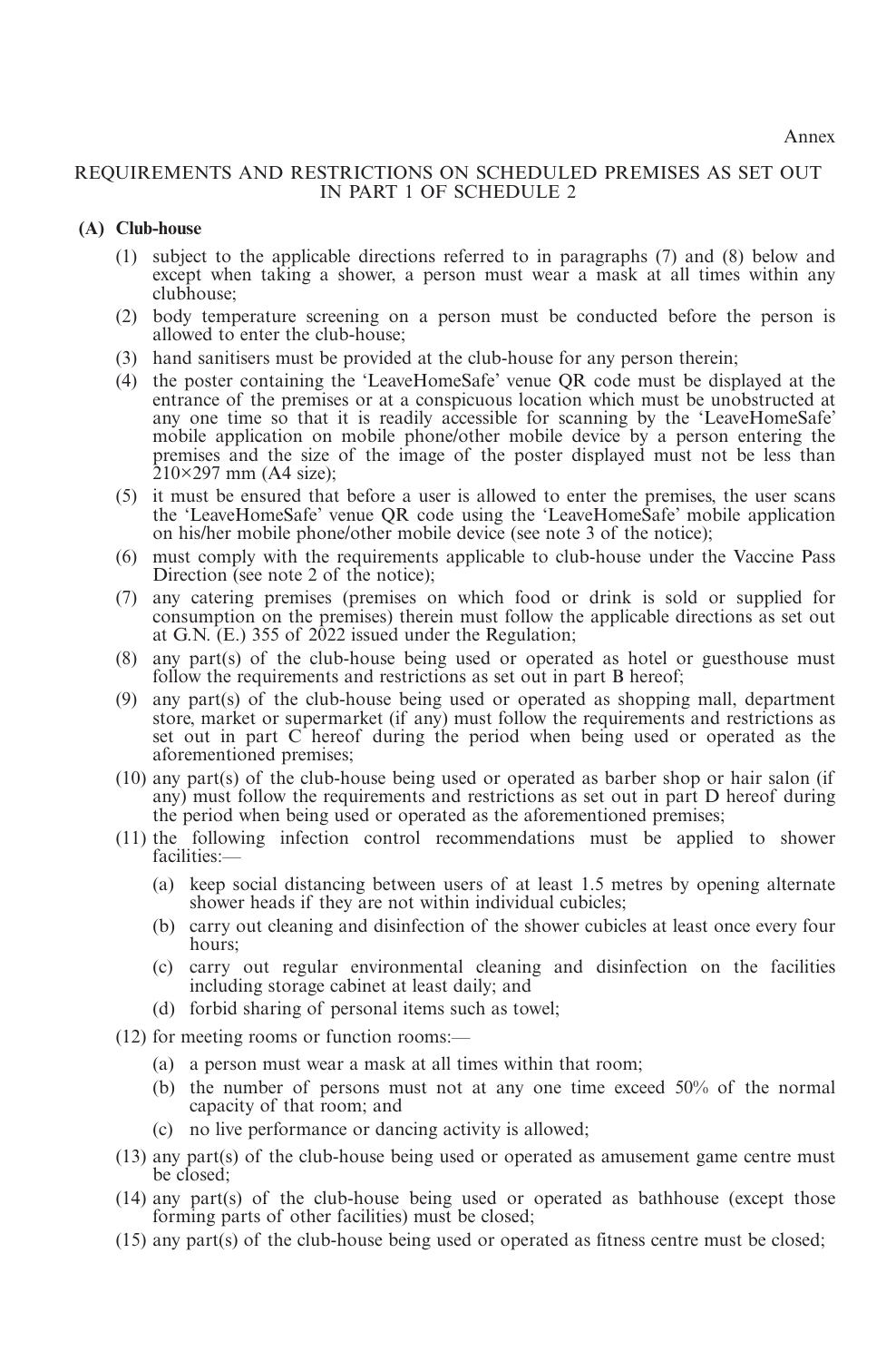- (16) any part(s) of the club-house being used or operated as place of amusement must be closed;
- (17) any part(s) of the club-house being used or operated as any forms of entertainment venue similar to place of public entertainment must be closed;
- (18) any part(s) of the club-house being used or operated as beauty parlour or massage establishment must be closed;
- (19) any part(s) of the club-house being used or operated as club or nightclub must be closed;
- (20) any part(s) of the club-house being used or operated as karaoke establishment must be closed;
- (21) any part(s) of the club-house being used or operated as mahjong-tin kau premises must be closed:
- (22) any part(s) of the club-house being used or operated as sports premises must be closed;
- (23) any part(s) of the club-house being used or operated as swimming pool must be closed;
- (24) subject to paragraph  $(I)(a)(14)$  of the notice, any part(s) of the club-house being used or operated as event premises must be closed;
- (25) subject to paragraph  $(I)(a)(15)$  of the notice, any part(s) of the club-house being used or operated as religious premises must be closed;
- (26) steam and sauna facilities, if any, must be closed;
- (27) any ball pits must be closed; and
- (28) for requirements and restrictions in relation to gathering within any clubhouse:—
	- (a) requirements and restrictions applicable to any person participating in a gathering are set out in paragraph  $(12)(b)$  above;
	- (b) requirements and restrictions applicable to any person who organizes any gathering are set out in paragraphs (12)(b) above; and
	- (c) requirements and restrictions applicable to any person who controls or operates the club-house in which a gathering takes place are set out in paragraphs  $(12)(b)$ above.

### **(B) Hotel and guesthouse**

- (1) subject to the applicable directions referred to in paragraphs  $(8)(g)$  and  $(12)$  below and except when consuming food or drink, taking a shower, or within a guest room, a person must wear a mask at all times within any hotel/guesthouse;
- (2) body temperature screening on a person must be conducted before the person is allowed to enter the hotel/guesthouse;
- (3) hand sanitisers must be provided at the hotel/guesthouse for any person therein;
- (4) the poster containing the 'LeaveHomeSafe' venue QR code must be displayed at the entrance of the premises or at a conspicuous location which must be unobstructed at any one time so that it is readily accessible for scanning by the 'LeaveHomeSafe' mobile application on mobile phone/other mobile device by a person entering the premises and the size of the image of the poster displayed must not be less than 210×297 mm (A4 size);
- (5) it must be ensured that before a user is allowed to enter the premises, the user scans the 'LeaveHomeSafe' venue QR code using the 'LeaveHomeSafe' mobile application on his/her mobile phone/other mobile device (see note 3 of the notice);
- (6) must comply with the requirements applicable to hotel and guesthouse under the Vaccine Pass Direction (see note 2 of the notice);
- (7) except those *Designated Quarantine Hotels/Guesthouses* published on the Government's thematic webpage on Designated Hotels for Quarantine (www. designatedhotel.gov.hk), all other hotels/guesthouses must not accept persons under quarantine who have stayed in Taiwan or places outside China to undergo compulsory quarantine therein. *Persons under quarantine who have stayed in Taiwan or places outside China* means the relevant Taiwan travellers, the relevant Group A travellers, the relevant Group B travellers or the relevant Group C travellers as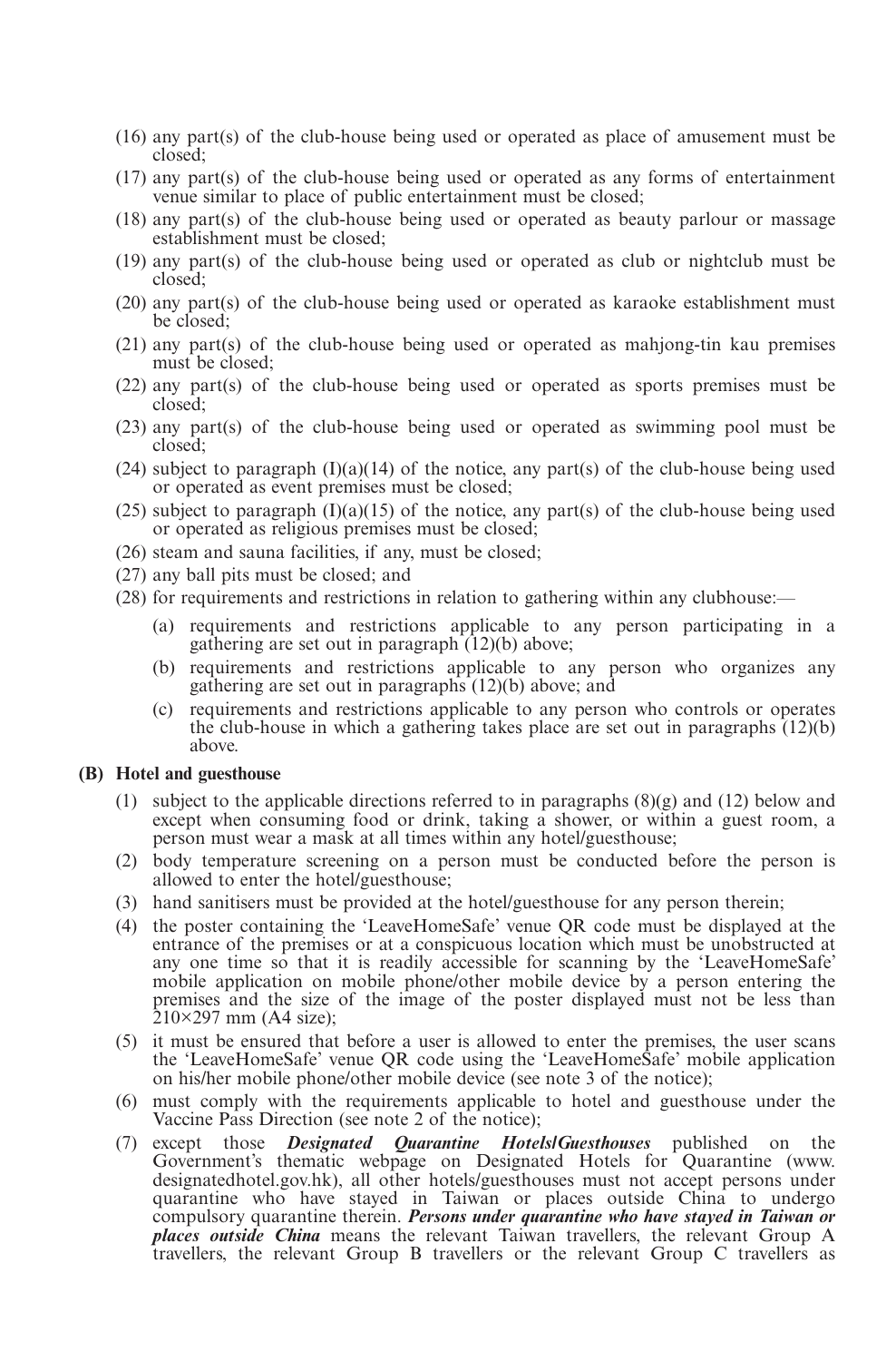specified in the Gazette Notice issued pursuant to the Prevention and Control of Disease (Regulation of Cross-boundary Conveyances and Travellers) Regulation (Chapter 599, sub. leg. H), which is in force at the time and who are subject to compulsory quarantine upon arrival at Hong Kong;

- (8) for Designated Quarantine Hotels/Guesthouses only:—
	- (a) only persons under quarantine who have stayed in Taiwan or places outside China, carers who has undertaken to stay with those persons throughout the latter's stay at the hotel/guesthouse and persons who have stayed in Taiwan or places outside China and who are exempted from compulsory quarantine can be accepted as guests, and such guests may stay until one day after the end of the relevant quarantine period (if applicable);
	- (b) members of the public must not have access to the hotel/guesthouse premises (except for lobby, customer service desks and carparks, etc., which have proper segregation and separate access control);
	- (c) subject to the applicable directions referred to in paragraph (8)(b) above, other non-accommodation facilities (including business centres, catering premises, meeting rooms or function rooms, etc.) in the hotel/guesthouse must be closed;
	- (d) the manager must take all reasonable steps to ensure that guests under quarantine and any carers who has undertaken to stay with them could not leave their guest room/suite during their stay except in emergency situations or as directed by the Department of Health;
	- (e) the manager must take all reasonable steps to ensure that guests under quarantine could not receive any visitors into their guest room/suite during their stay (except for carers who have undertaken to stay with them throughout the latter's stay);
	- (f) the manager must comply with the infection control guidelines and directions issued by the Department of Health; and
	- (g) except when being within a guest room with the door(s) closed or as instructed by a person authorised to conduct testing at the hotel/guesthouse, a person under quarantine and carer who has undertaken to stay with that person throughout the latter's stay at the hotel/guesthouse (if any) must wear a mask (which must not be a mask with exhalation valve(s) or vent(s) which would allow exhaling air to escape) at all times within the hotel/guesthouse;
- (9) Non-designated quarantine guesthouses must not accept persons under quarantine as guests;
- (10) Non-designated quarantine hotels must not accept persons under quarantine who have stayed in Taiwan or places outside China as guests;
- (11) For guest rooms or rental units:—
	- (a) a person visiting any guest room/rental unit therein must register his/her personal particulars with the manager;
	- (b) at any one time, no more than 4 persons may be allowed to stay in a guest room/ rental unit therein, and no more than 8 persons may be allowed to stay in a suite (i.e. a guestroom with more than one bedroom) therein;
	- (c) all areas, furniture and utensils etc. must be disinfected after each rental session;
	- (d) all towels and consumables used must be changed after each rental session; and
	- (e) if there is a person undergoing compulsory quarantine in the hotel/guesthouse (i.e. persons under quarantine who have stayed in China (except Taiwan) only):—
		- (i) the manager must arrange for persons under quarantine to stay in rooms which are segregated from those in which other persons not under quarantine are staying including by putting them on separate floors as far as practicable, and take all reasonable steps to ensure other guests would not have access to the floors where persons under quarantine are staying;
		- (ii) the manager must take all reasonable steps to ensure that the person and any carers who has undertaken to stay with him/her throughout the quarantine period could not leave his/her guest room/suite during the quarantine period except in emergency situations;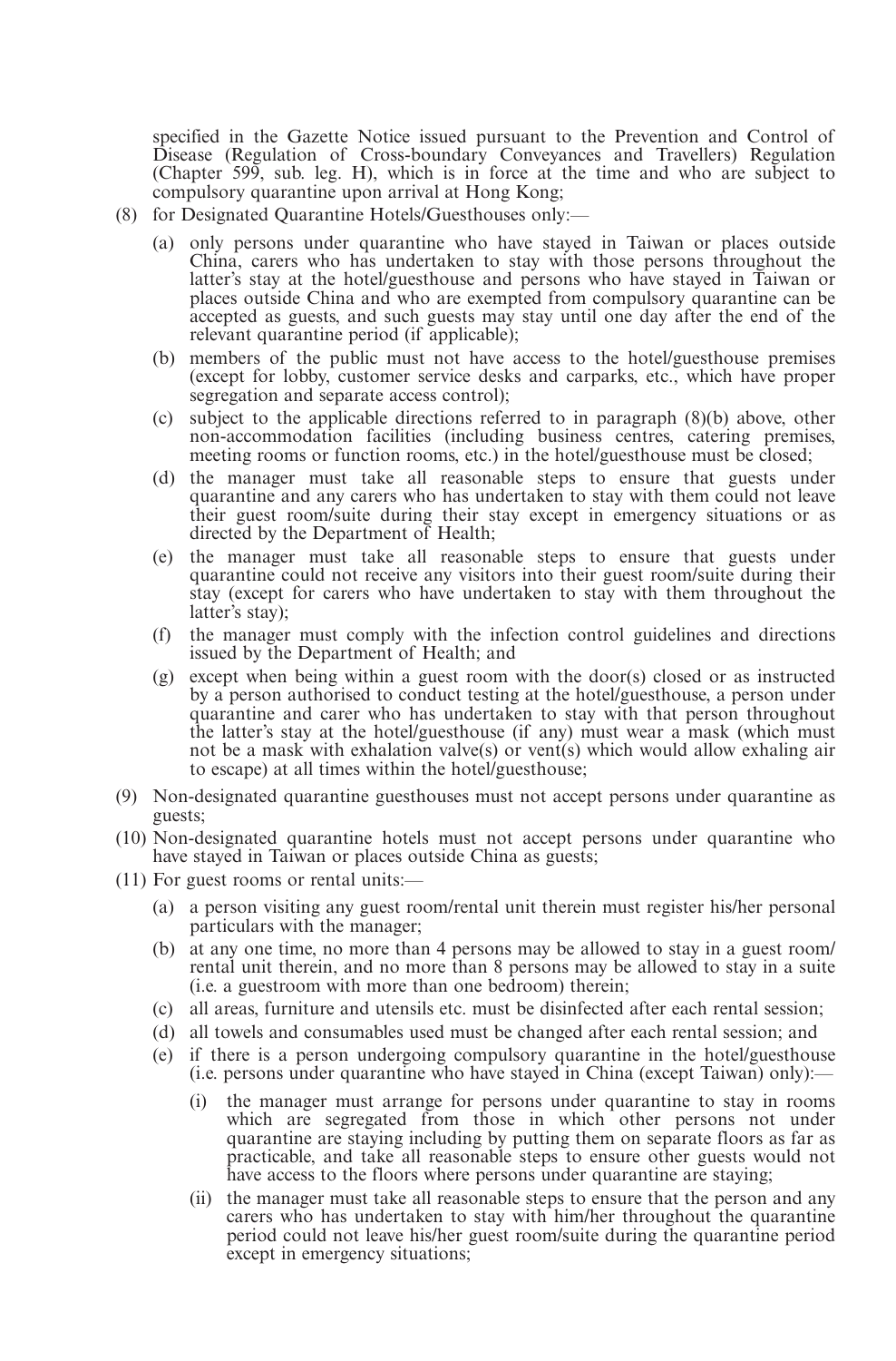- (iii) the manager must take all reasonable steps to ensure that the person could not receive any visitors into the guest room/suite during the quarantine period (except for any carers who has undertaken to stay with the person under quarantine throughout the quarantine period); and
- (iv) the manager must comply with the infection control guidelines and directions issued by the Department of Health;
- (12) subject to paragraph (8)(c) above, any catering premises (premises on which food or drink is sold or supplied for consumption on the premises) therein must follow the applicable directions as set out at G.N. (E.) 355 of 2022 issued under the Regulation;
- (13) any part(s) of the hotel/guesthouse being used or operated as shopping mall, department store, market or supermarket (if any) must follow the requirements and restrictions as set out in part C hereof during the period when being used or operated as the aforementioned premises;
- (14) any part(s) of the hotel/guesthouse being used or operated as barber shop or hair salon (if any) must follow the requirements and restrictions as set out in part D hereof during the period when being used or operated as the aforementioned premises;
- (15) subject to paragraph (8)(c) above, the following infection control recommendations must be applied to shower facilities in the communal area:—
	- (a) keep social distancing between users of at least 1.5 metres by opening alternate shower heads if they are not within individual cubicles;
	- (b) carry out cleaning and disinfection of the shower cubicles at least once every four hours;
	- (c) carry out regular environmental cleaning and disinfection on the facilities including storage cabinet at least daily; and
	- (d) forbid sharing of personal items such as towel;
- (16) subject to paragraph  $(8)(c)$  above, for meeting rooms or function rooms:—
	- (a) a person must wear a mask at all times within that room;
	- (b) the number of persons must not at any one time exceed 50% of the normal capacity of that room; and
	- (c) no live performance or dancing activity is allowed therein;
- (17) any part(s) of the hotel/guesthouse being used or operated as bathhouse (except those forming parts of other facilities) must be closed;
- (18) any part(s) of the hotel/guesthouse being used or operated as fitness centre must be closed;
- (19) any part(s) of the hotel/guesthouse being used or operated as place of amusement must be closed;
- (20) any part(s) of the hotel/guesthouse being used or operated as any forms of entertainment venue similar to place of public entertainment must be closed;
- (21) any part(s) of the hotel/guesthouse being used or operated as beauty parlour or massage establishment must be closed;
- (22) any part(s) of the hotel/guesthouse being used or operated as club or nightclub must be closed;
- (23) any part(s) of the hotel/guesthouse being used or operated as karaoke establishment must be closed;
- (24) any part(s) of the hotel/guesthouse being used or operated as mahjong-tin kau premises must be closed;
- (25) any part(s) of the hotel/guesthouse being used or operated as sports premises must be closed;
- (26) any part(s) of the hotel/guesthouse being used or operated as swimming pool must be closed;
- (27) subject to paragraph  $(I)(a)(14)$  of the notice, any part(s) of the hotel/guesthouse being used or operated as event premises must be closed;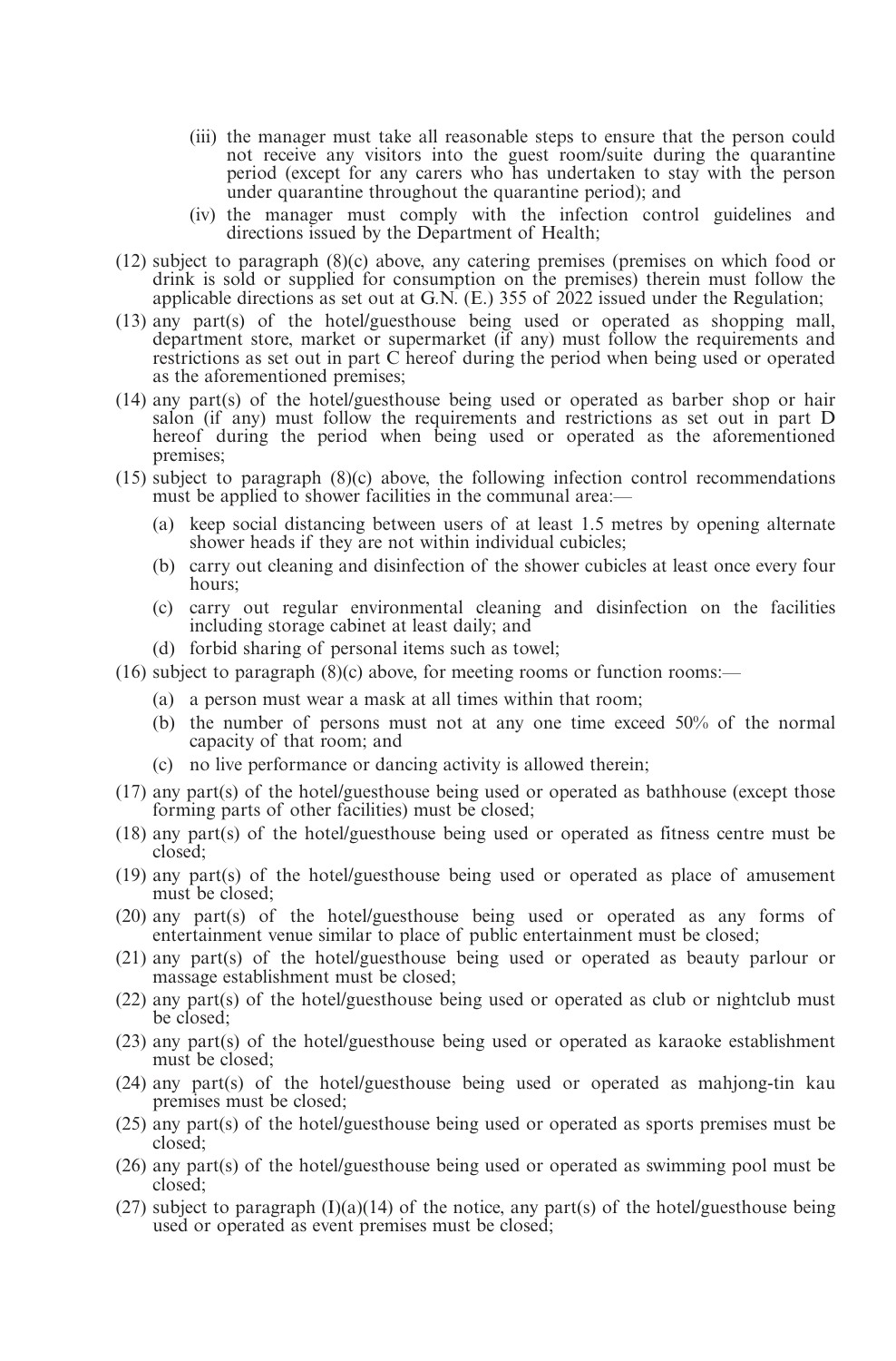- $(28)$  subject to paragraph  $(1)(a)(15)$  of the notice, any part(s) of the hotel/guesthouse being used or operated as religious premises must be closed;
- (29) steam and sauna facilities, if any, must be closed;
- (30) any ball pits must be closed; and
- (31) for requirements and restrictions in relation to gathering within any hotel/ guesthouse:—
	- (a) requirements and restrictions applicable to any person participating in a group gathering are set out in paragraphs (11)(b) above;
	- (b) requirements and restrictions applicable to any person who organizes any group gathering are set out in paragraphs  $(11)(b)$  and  $(16)(b)$  above; and
	- (c) requirements and restrictions applicable to any person who controls or operates the hotel/guesthouse in which a group gathering takes place are set out in paragraphs  $(11)(b)$  and  $(16)(b)$  above.

### **(C) Shopping Mall, Department Store, Market and Supermarket**

- (1) the poster containing the 'LeaveHomeSafe' venue QR code must be displayed at the entrance of the premises or at a conspicuous location which must be unobstructed at any one time so that it is readily accessible for scanning by the 'LeaveHomeSafe' mobile application on mobile phone/other mobile device by a person entering the premises and the size of the image of the poster displayed must not be less than  $210\times297$  mm (A4 size);
- (2) the user must scan the 'LeaveHomeSafe' venue QR code using the 'LeaveHomeSafe' mobile application on his/her mobile phone/other mobile device before enter the premises (see note 3 of the notice);
- (3) must comply with the requirements applicable to shopping mall, department store, market or supermarket under the Vaccine Pass Direction (whichever is applicable) (see note 2 of the notice);
- (4) any catering premises (premises on which food or drink is sold or supplied for consumption on the premises) within the shopping mall, department store, market or supermarket (*four types of relevant premises*) must follow the applicable directions as set out at G.N. (E.) 355 of 2022 issued under the Regulation;
- (5) any part(s) of the four types of relevant premises being used or operated as clubhouse (if any) must follow the requirements and restrictions as set out in part A hereof during the period when being used or operated as the aforementioned premises;
- (6) any part(s) of the four types of relevant premises being used or operated as barber shop or hair salon (if any) must follow the requirements and restrictions as set out in part D hereof during the period when being used or operated as the aforementioned premises;
- (7) any part(s) of the four types of relevant premises being used or operated as amusement game centre (if any) must be closed;
- (8) any part(s) of the four types of relevant premises being used or operated as bathhouse (if any) (except those forming parts of other facilities) must be closed;
- (9) any part(s) of the four types of relevant premises being used or operated as fitness centre (if any) must be closed;
- (10) any part(s) of the four types of relevant premises being used or operated as place of amusement (if any) must be closed;
- (11) any part(s) of the four types of relevant premises being used or operated as any forms of entertainment venue similar to place of public entertainment (if any) must be closed;
- (12) any part(s) of the four types of relevant premises being used or operated as beauty parlour or massage establishment (if any) must be closed;
- (13) any part(s) of the four types of relevant premises being used or operated as club or nightclub (if any) must be closed;
- (14) any part(s) of the four types of relevant premises being used or operated as karaoke establishment (if any) must be closed;